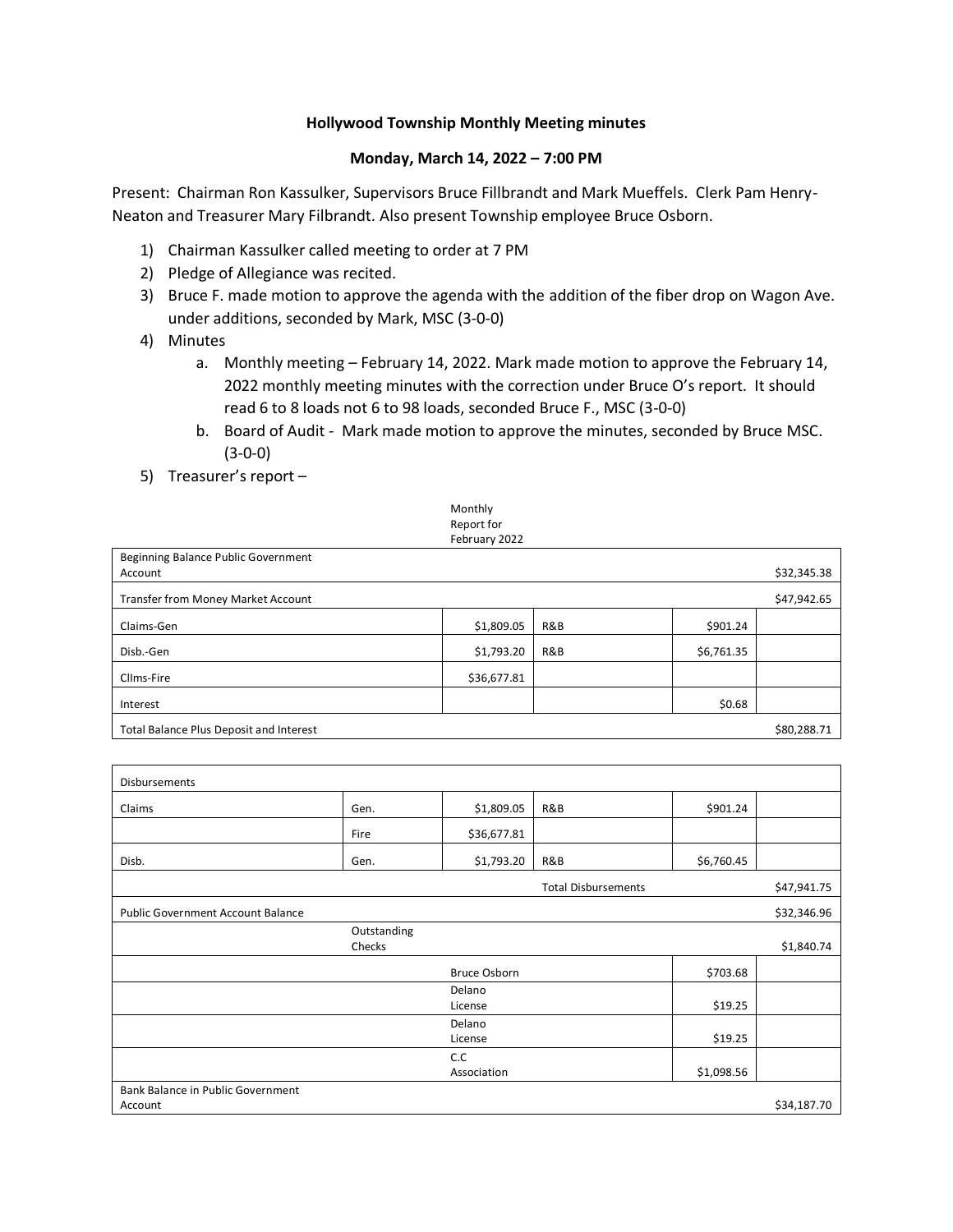| Money Market Account   |             |                          |              |
|------------------------|-------------|--------------------------|--------------|
| <b>GENERAL</b>         |             | <b>CAPITAL EQUIPMENT</b> |              |
| <b>Balance 1/20/22</b> | \$47,151.44 | <b>Balance 1/20/22</b>   | \$95,730.78  |
| Claims                 | \$1,809.05  | Broadband                | \$200.00     |
| Disb.                  | \$1,793.20  | CC '22 Tower Rent        | \$19,675.56  |
| 21 Final Settlement    | \$457.84    | <b>Fine Fees</b>         | \$636.59     |
| Interest $1/31/22$     | \$13.58     | 21 Final Settlement      | \$210.92     |
| <b>Balance 2/17/22</b> | \$44,020.61 | <b>Balance 2/17/22</b>   | \$116,453.85 |

| ROAD & BRIDGE              |             | <b>AMERICAN RESCUE</b><br><b>PLAN</b> |              |  |
|----------------------------|-------------|---------------------------------------|--------------|--|
| <b>Balance 1/20/22</b>     | \$68,043.40 | <b>Balance 2/17/22</b>                | \$58,092.07  |  |
| Claims                     | \$901.24    |                                       |              |  |
| Disb.                      | \$6,761.35  | Balance in All MM<br><b>Accounts</b>  |              |  |
| 21 Final Settlement        | \$1,233.70  | General                               | \$44,020.61  |  |
| <b>Conservation Credit</b> | \$1,699.75  | R&B                                   | \$65,628.21  |  |
| DNR OMB                    | \$400.00    | Fire                                  | \$11,595.36  |  |
| C.C. Solid Waste           | \$1,913.95  | Cap. Eq.                              | \$116,453.85 |  |
| <b>Balance 2/17/22</b>     | \$65,628.21 | American Res. Pln                     | \$58,092.07  |  |
|                            |             | <b>Balance 2/17/22</b>                | \$295,790.10 |  |
| <b>FIRE</b>                |             |                                       |              |  |

| .                      |             |                                |             |              |
|------------------------|-------------|--------------------------------|-------------|--------------|
| <b>Balance 1/20/22</b> | \$47,543.07 | <b>Balance in PGA &amp; MM</b> |             | \$328,137.06 |
| City New Germany       | \$23,237.81 | 2021 Balance                   | <b>PGA</b>  | \$32,354.34  |
| City Winsted           | \$13,440.00 |                                | <b>MM</b>   | \$286,711.86 |
| 21 Final Settlement    | \$730.10    |                                | <b>Both</b> | \$319,066.20 |
| <b>Balamce 2/17/22</b> | \$11,595.36 |                                |             |              |

- a. February treasurer's report Mark made motion to approve the February treasurer's report, seconded by Bruce F, MSC (3-0-0)
- b. Claims and disbursements Bruce F made motion to approve claims and disbursements in the amount of \$11,431.10 for the month of February 2022 with no transfer from the funds, just using the money that is currently in the checking account, seconded by Mark, MSC (3-0-0).
- 6) Pubic comment Ryan Goede, newly elected Fire Chief from New Germany appeared before the township board to give a report on the New Germany Fire Department, They have purchased a new tanker (actually the chassis, rest will be added). He updated the board on expenses and gave them a breakdown of yearly expenses. Also the board was given a breakdown of the upcoming years of approximate cost for the fire protection.
- 7) New Business: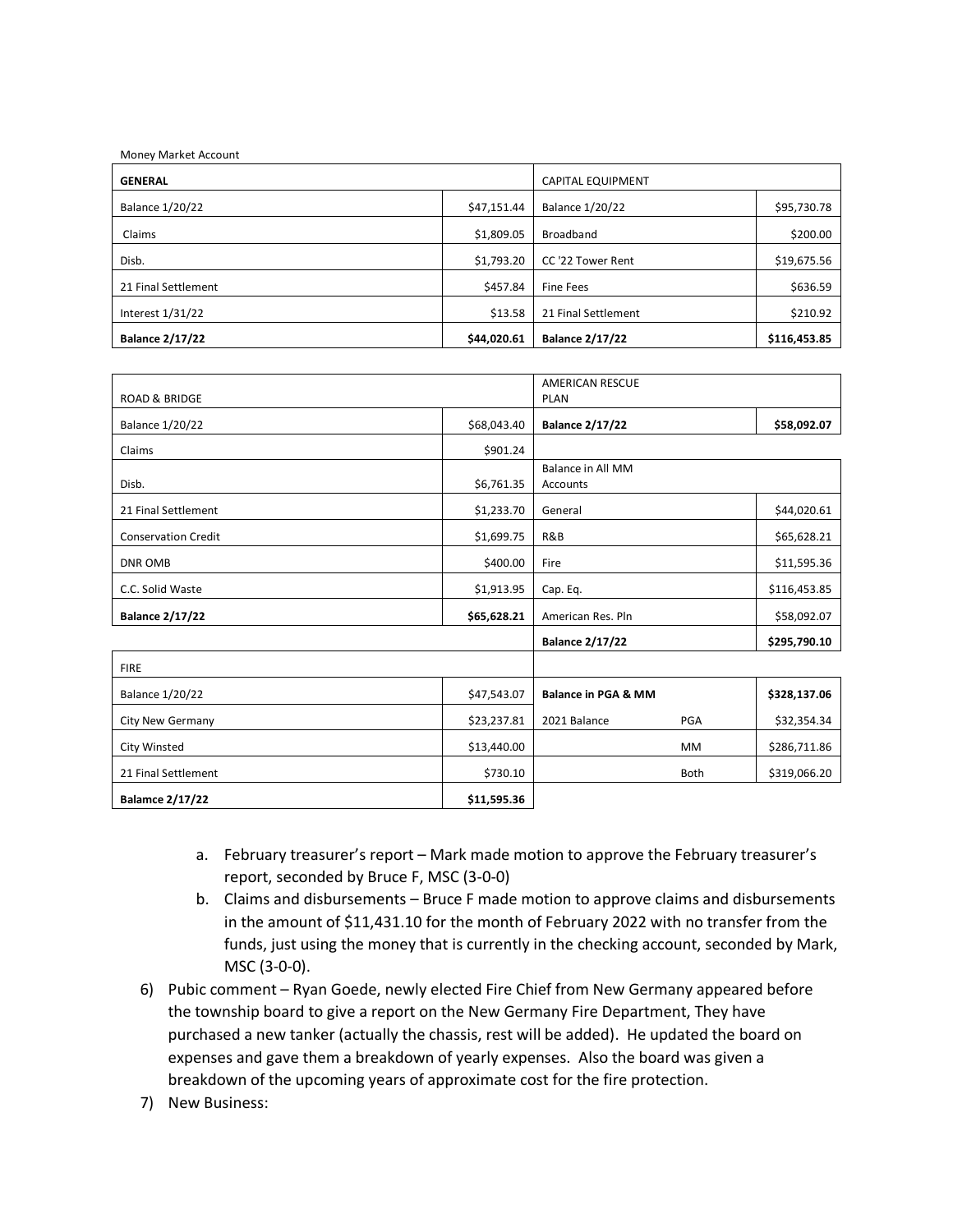## Page 3 3/14/2022

- a. Kevin Bunn he appeared before the board as he is building on Vega Ave. His home will be north of the current new home that was recently built. He asked about the 100 feet between driveway and explained there is a pole that may interfere with the 100 feet. After discussion with the board, he feels that he should be close to the 100 feet if the measurement is center to center. Mark made motion to accept his driveway request with the stipulation he will be as close to 00 feet as possible, seconded by Ron, MSC. (3- 0-0).
- b. The board passed a resolution establishing Hollywood township's precinct and polling places on a motion by Mark, seconded by Bruce F., MSC (3-0-0).
- c. Tax Forfeiture Land Land identified as PID 06.0361100 is in forfeiture. Bruce F. made motion to accept the forfeiture, seconded by Mark, MSC (3-0-0)
- d. Building permits: building permits were reviewed. No action needed.
- e. 2022 Short Courses- the board was given information about upcoming short courses offered by the Mn Township Association.
- 8) Old Business:
	- a. ARP Monies
		- i. discussion was held on the updating of the building entry door. Due to COVID concerns and upcoming elections, it was decided to look into making the door into two doors to minimize the contact between people going in and out the building, especially at election time. Also this will have a partition for division. Mark made motion to approve the quote from Reinert Exteriors for \$22,850.00 and to pay for this with the ARP monies, seconded by Bruce F. MSC (3-0-0). Also discussion was held on a slab for how the new gutters would be run. These doors will also be handicap accessible.
		- ii. Lighting outside due to concerns with the last election and social distancing within the building and outside of the building, discussion was held on voters safety and amount of lighting on the outside of the building. Bruce F., made motion to try a new light on the outside of the building and if this works then have more lights ordered and have them installed before the primary election in August, and use the ARP monies for it, seconded by Mark, MSC (3-0-0)
	- b. Employment contract this was discussed at an earlier meeting but needed the verbiage changed on the amount of comp time. Mark made motion to approve the contract with township employee Bruce Osborn, seconded by Ron, MSC (3-0-0)
	- c. 2023 Levy Mark made motion to approve 2023 levy in the amount of \$419,500, broke down as follows: General Fund \$67,000, Road and Bridge \$205,000, Capital Equipment \$30,000 and Fire Protection \$117,500, seconded by Ron, MSC (3-0-0).
	- d. Knife River Agreement discussion as held on the amount of gravel to be ordered for this summer. Clerk Henry-Neaton reminded the board that the additional money on the levy discussed at the Annual Meeting is not until 2023. Mark made motion to approve purchase of up to \$90,000 (including delivery, fuel surcharge, etc..) for gravel from Knife River, seconded by Bruce F. MSC (3-0-0) This will be approximately 4000 yards.